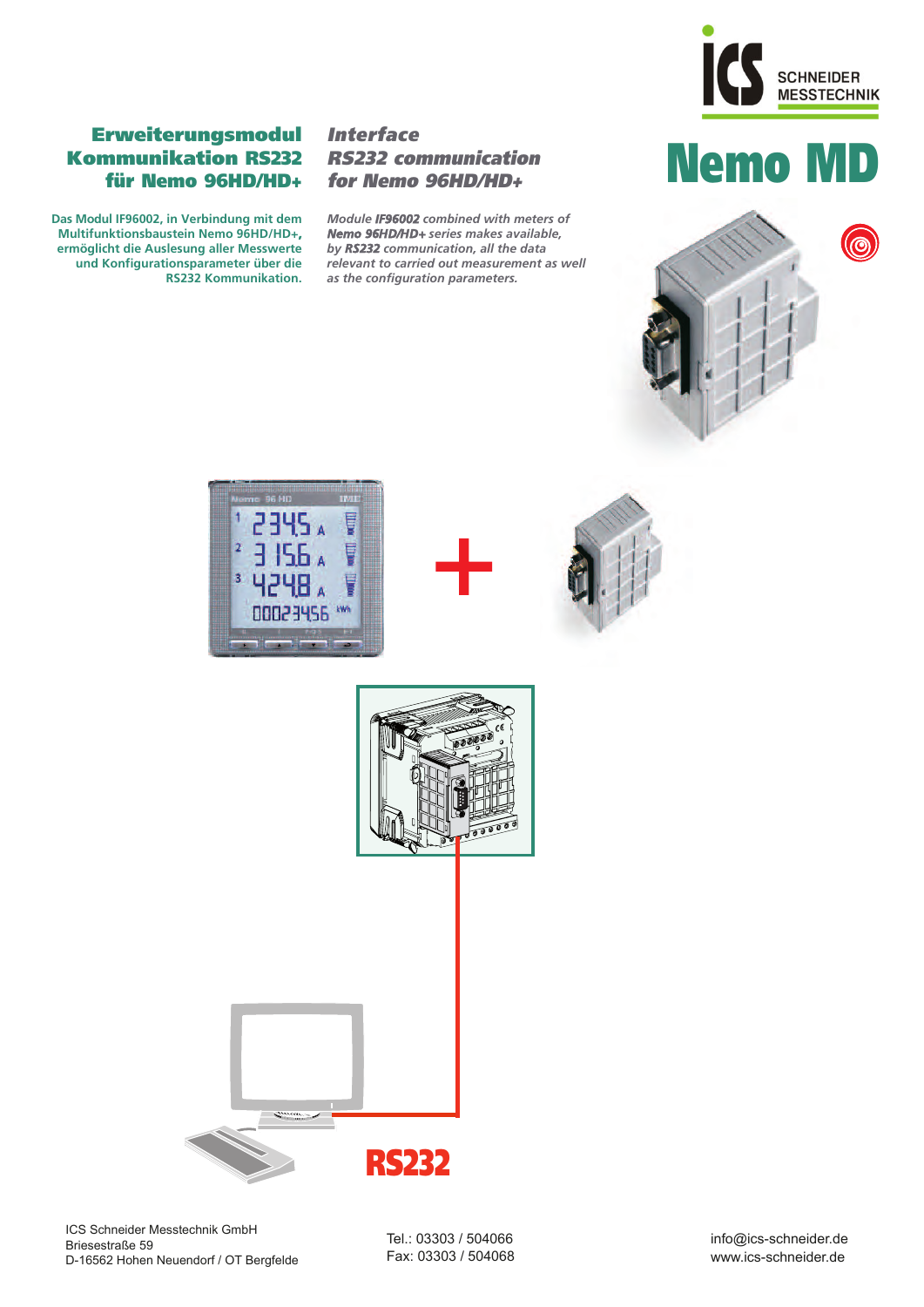## **IF96002 Kommunikation RS232 /** *RS232 communication*

## **KOMMUNIKATION RS232**

| Galvanische Trennung von Eingang und Hilfsspannung (Nemo 96HD/HD+) |
|--------------------------------------------------------------------|
| Standard: RS232 - 3 Leiter                                         |
| <b>Übertragung:</b> seriell asynchron                              |
| Protokoll: kompatibel zu JBUS/MODBUS                               |
| Anzahl der Bit: 8                                                  |
| Stopbit: 1                                                         |
| Antwortzeit: $\leq$ 200ms                                          |
| Max. Entfernung vom Master: 10m                                    |

### **PROGRAMMIERBARE PARAMETER**

| <b>Adresse: 1255</b>                                                      |  |
|---------------------------------------------------------------------------|--|
| <b>Übertragungsgeschwindigkeit:</b> 4.800 - 9.600 - 19.200 - 38.400 bit/s |  |
| 138.400 : nur mit Nemo 96HD/HD+                                           |  |
| Paritätsbit: none - even - odd                                            |  |

#### **HILFSSPANNUNG**

Wert entsprechend der Kombination Multifunktionsbaustein Nemo 96HD/HD+ und Modul IF96002

**Eigenverbrauch :** ≤ 5VA

| <b>ISOLATION</b> | (EN61010)                                                                    |
|------------------|------------------------------------------------------------------------------|
|                  | West entersedeed des Kambination Multifunktionabourtein Name OCLID/LID , und |

Wert entsprechend der Kombination Multifunktionsbaustein Nemo 96HD/HD+ und Modul IF96002

**Prüfspannung 2 kV R.M.S. 50Hz/1min**

**Prüfkreis:** Messeingang, Hilfsspannung, Kommunikation RS232

#### **GEHÄUSE**

**Gehäuse:** Modul mit Stecker (zur Verbindung mit dem Gerät Nemo 96HD/HD+) **Gehäusetiefe:** 81mm (Nemo 96HD/HD+ und Modul) **Anschluss:** SUB-D 9 (polig) **Gehäusematerial:** Polycarbonat selbstverlöschend

**Gewicht:** 50 Gramm

## *RS232 COMMUNICATION*

| Galvanically insulated from input and aux. supply (Nemo 96HD/HD+) |  |  |  |  |
|-------------------------------------------------------------------|--|--|--|--|
| Standard: RS232 - 3-wire                                          |  |  |  |  |
| Transmission: serial asynchronous                                 |  |  |  |  |
| Protocol: compatible JBUS/MODBUS                                  |  |  |  |  |
| <b>Bit number: 8</b>                                              |  |  |  |  |
| Stop bit: 1                                                       |  |  |  |  |
| Required response time to request: $\leq$ 200ms                   |  |  |  |  |
| <b>Highest distance from supervisor: 10m</b>                      |  |  |  |  |
|                                                                   |  |  |  |  |

#### *PROGRAMMABLE PARAMETERS*

| <b>Address: 1255</b>                                     |
|----------------------------------------------------------|
| <b>Baud rate: 4.800 - 9.600 - 19.200 - 38.400' bit/s</b> |
| 138.400 : only for Nemo 96HD/HD+                         |
| <b>Parity bit: none - even - odd</b>                     |

#### *AUXILIARY SUPPLY*

*Value referred to combination Nemo 96HD/HD+ multifunction meters and IF96002 interface*

*Rated burden:* <sup>≤</sup>*5VA*

| <b>INSULATION</b> | (EN61010) |
|-------------------|-----------|
|                   |           |

*Value referred to combination Nemo 96HD/HD+ multifunction meters + IF96002 interface*

*A.C. voltage test 2 kV r.m.s. value 50Hz/1min*

*Considered circuits: measure, aux. supply, RS232 communication*

#### *HOUSING*

*Housing: modulewith connector for connection Nemo 96HD/HD+ meter Max. depth: 81mm (Nemo 96HD/HD+ and module) Connections: 9 pins connector Housing material: self-extinguishing policarbonate*

*Weight: 50 grams*

| <b>BESTELLNUMMER</b> | <b>Max. Anzahl</b>                                       |              | <b>Steckplatz / Position</b> |  |  |  | <b>FIRMWARE1</b> |
|----------------------|----------------------------------------------------------|--------------|------------------------------|--|--|--|------------------|
| <b>CODE</b>          | <b>Beschreibung</b>                                      | <b>N.MAX</b> |                              |  |  |  | <b>FIRMWARE1</b> |
| <b>IF96002</b>       | <b>Kommunikation RS232</b><br><b>RS232</b> communication |              |                              |  |  |  | Alle<br>All      |

**1 FIRMWARE-Version:** Die Tabelle gibt an, welche Firmware-Version der Nemo 96HD/HD+ benötigt, um dieses Erweiterungsmodul zu unterstützen.

Mit Hilfe des Moduls IF96001 (RS485) oder IF96002 (RS232), kann ein Update der Firmware vorgenommen werden. Hierzu benötigen Sie einen PC und die entsprechende Software.



**1***FIRMWARE VERSION : on the table it is shown the firmware version of the meter which is necessary to support the function of the extra module.*

*By using an IF96001 (RS485) or IF96002 (RS232)* 

*communication module it is possible to update the* 

*firmware version directly of field, with the help of a PC and the necessary software.*